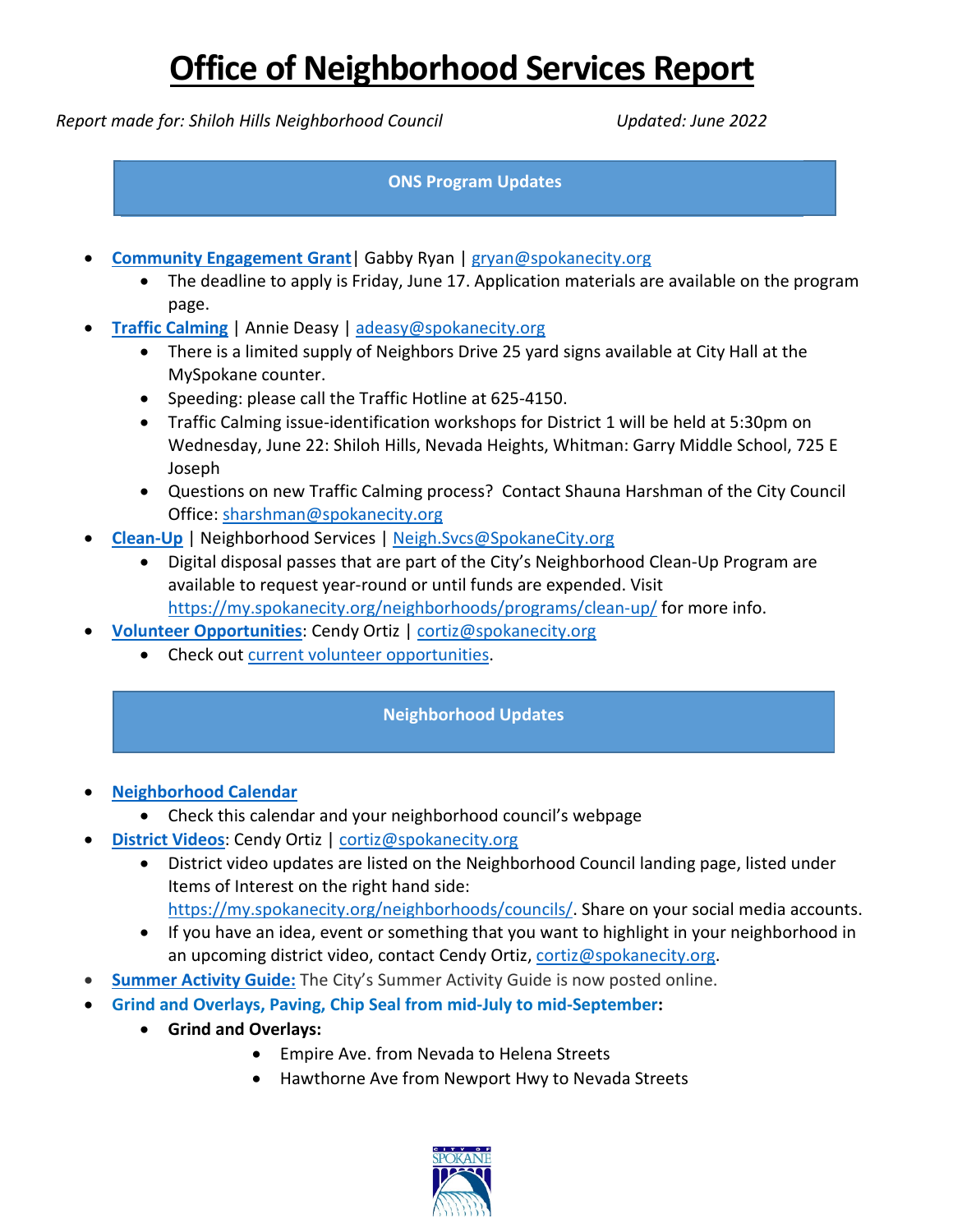- Surrounding residential streets in Shiloh Hills off of Magnesium Rd.: Standard Street from Colton Place to Hill N Dale Street and Hill N Dale Street from Standard Street to Magnesium Road
- Wedgewood Avenue from Standard Street to Colton Street, Wiscomb Street from Addison Street to Weile Avenue, and Weile Avenue from Wiscomb Street to Standard Street
- Illinois Ave and Perry to Market streets and Perry St —August to end of September
- Central Ave. from Division to Addison Streets
- East Augusta Avenue from North Ruby to North Astor Streets
- Boone Ave. from to Nettleton to Ash Streets
- **Paving Dirt Roads**:
	- North Lacey Street East Desmet to East Sinto Avenues
	- East Sitka Avenue North Cincinnati Street to 150-feet east
- **Chip Seals:** 
	- North Pittsburg Street and North Napa Street from East Empire to East Rich Avenues
	- North Magnolia Street from the alley north of East Empire to East LaCrosse Avenues
	- North Martin Street from the alley north of East Empire to East Rich Avenues
	- East Walton, East LaCrosse, and East Rich Avenues from North Pittsburg to North Crestline Streets
	- Rockwell Avenue from Pittsburg to Napa Streets

#### **City Updates**

- **Emergency Shelter Ordinance:** The City Council on May 16 voted 6-0 (Council President Breean Beggs was absent) to [approve an emergency interim zoning ordinance](https://my.spokanecity.org/news/releases/2022/05/17/city-council-approves-amended-interim-zoning-ordinance/) allowing emergency shelters in heavy industrial zones. The change is among three steps needed to open a new shelter with supportive services on East Trent Avenue. A lease is being finalized with the property owner to open a shelter and proposals from potential operators are being evaluated. The zoning ordinance will be in effect until Nov. 7, 2022, unless extended or canceled at a Council public hearing. A public hearing will be held during Council's regular Legislative Session at 6 p.m. on July 11.
- **Emergency Rental Assistance Program:** City residents will be able to apply for \$5.59 million through the Emergency Rent Assistance Program when applications open after the City Council confirms the [providers](https://my.spokanecity.org/news/releases/2022/05/10/emergency-rent-assistance-funds-to-become-available-for-city-residents/) that will distribute the funds. Funds are expected to be accessible near the end of June. The funding is intended to prevent evictions by paying past due and future rent and utilities that have resulted during the pandemic.
- [Water Wise to protect and conserve.](https://my.spokanecity.org/publicworks/water/water-wise-spokane/) From watering lawns in the cool morning hours to reduce evaporation; watering only when needed; and installing SpokaneScape xeriscape landscaping you

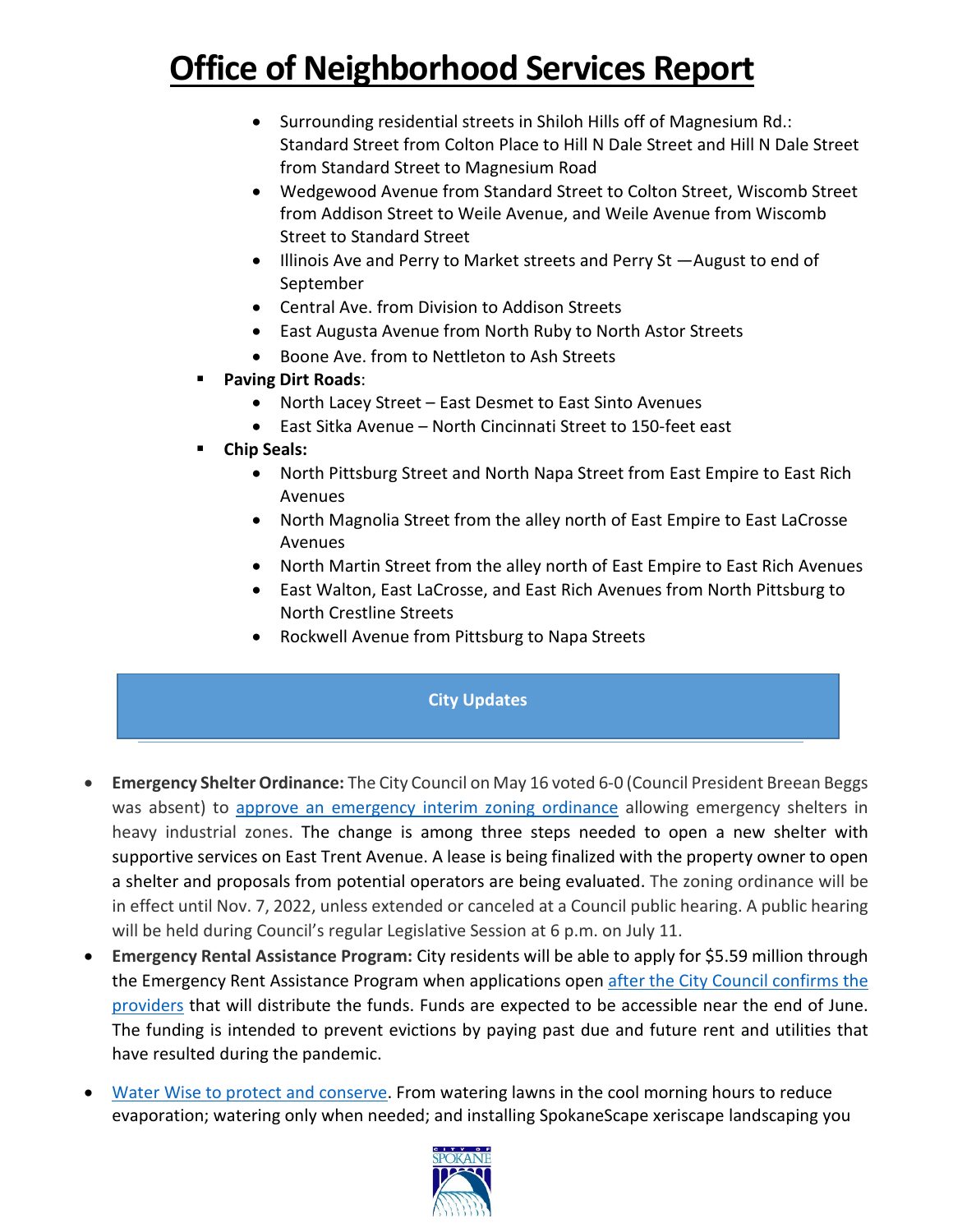can help protect our aquifer and conserve water. The City Council approved a [water conservation](https://my.spokanecity.org/news/releases/2022/05/24/city-council-approves-drought-response-measures-ordinance/)  [and drought response ordinance](https://my.spokanecity.org/news/releases/2022/05/24/city-council-approves-drought-response-measures-ordinance/) that codifies citywide water conservation strategies and goals.

- **[Spokane Parks and Recreation](https://my.spokanecity.org/parksrec/master-plan/draft-plan/)** would like your input:
	- o The proposed draft Master Park Plan. [View the draft plan.](https://my.spokanecity.org/parksrec/master-plan/draft-plan/) The proposed plan will go before the Park Board for vote at their June 9 meeting.
	- o The new playground coming to Liberty Park playground in the East Central neighborhood next year. [Take the survey](https://www.surveymonkey.com/r/NYB9L2R) (open through Sunday, June 12).
- **Park improvements:** 
	- o Kardong Pedestrian Bridge Renovation is underway and a detour is in place. Construction is expected to be complete April 2023.
	- o The red wagon at Riverfront Park wil[l receive paint and minor repairs](https://my.spokanecity.org/parksrec/news/2022/05/27/red-wagon-in-riverfront-to-receive-fresh-paint-minor-repairs/) during most of June.
- **Parking Meter Installation:** Phase 2 of the City installing [new downtown parking meters](https://my.spokanecity.org/news/releases/2022/05/16/city-begins-installation-of-new-parking-meters/) is in June.
- A [press release and CityCable 5 video](https://my.spokanecity.org/news/releases/2022/05/23/taking-leadership-skills-back-to-the-neighborhoods/) on the pilot Spokane Neighborhood Leadership Academy, a partnership between ONS and Gonzaga University, were published.
- **[Boards & Commissions:](https://my.spokanecity.org/bcc/vacancies/)** Give back to the Spokane community by joining a volunteer board, commission, or committee! Submit completed [applications](https://static.spokanecity.org/documents/bcc/committee-commissions-board-application-2021-12-19.pdf) to the Mayor's Office by emailing them to [mayor@spokanecity.org](mailto:mayor@spokanecity.org) unless otherwise noted below. You may also mail applications or turn them in at the MySpokane Customer Service counter at City Hall; 808 W. Spokane Falls Blvd., Spokane, WA 99201.
- **Street Construction and Maintenance:** Weather permitting, City crews are doing street sweeping, crack sealing, and **construction**. More information is at: [https://my.spokanecity.org/streets/notices/.](https://my.spokanecity.org/streets/notices/)
- **Potholes:** If you see a pothole, report it to the City's **Pothole Hotline** at **311,** or for **outside city limits, 509.755.CITY (2489)**. Street Maintenance Crews are also proactive in looking for potholes and getting them repaired.
- **Speeding:** If you have a concern about motorists speeding in your neighborhood, please report it to the **Traffic Hotline** at **509.625.4150**. If it is an emergency or in-progress, please call **911**.

#### **Projects/Programs of Interest**

- The **[Wellesley-Market Intersection Revisions as part of the NSC](https://static.spokanecity.org/documents/projects/wellesley-market-intersection-revisions-nsc/wellesley-market-intersection-revisions-nsc-detours.pdf) project** may be postponed until 2023 due to supply chain issues.
- **Compost Giveaway through June 30.** Current and new City of Spokane "Clean Green" yard and food waste collection program can receive a free half-yard of finished compost from participating vendors as an incentive to divert more organics from the waste stream by using the green cart. If interested, go t[o gogreenspokane.com](https://gogreenspokane.com/) and submit a request for the free compost.
- **Spokane Regional Transportation Council (SRTC)**, in partnership with Spokane Transit, is working on the 2022 update to the Coordinated Public Transit-Human Services Transportation Plan (CPT-HSTP) for Spokane County. The planning process is evaluating special public transportation needs in the Spokane County planning area and will take place through early fall 2022. A **[CPT-HSTP Project](https://arcg.is/1eqP4C0)  [Page](https://arcg.is/1eqP4C0)** has been established for public transportation users, service providers, and community

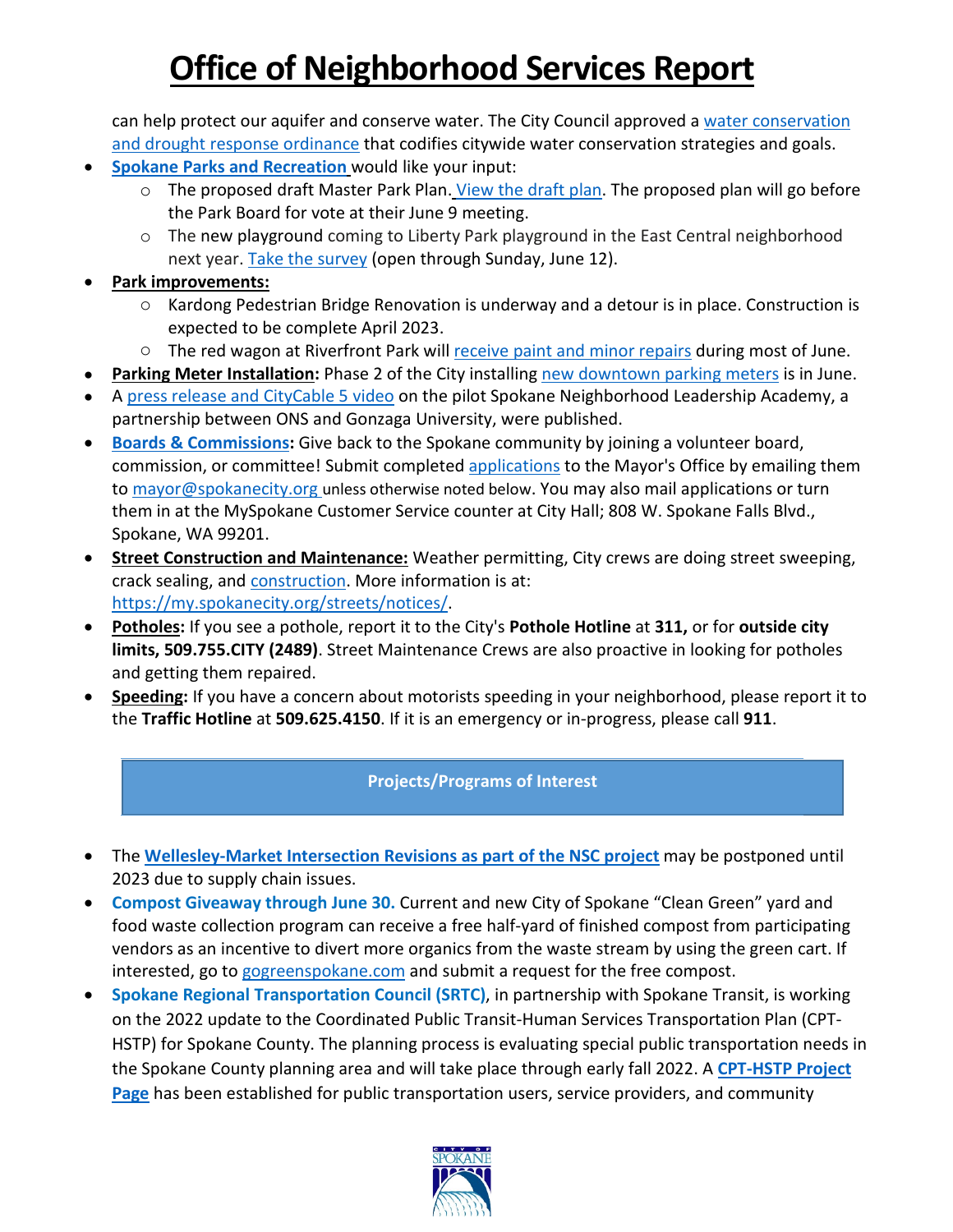members in our region. A [survey](https://survey123.arcgis.com/share/428e787a273743eebed25db1289b6bb3) on the page will be open through June. For more information, contact Jason Lien, SRTC Principal Transportation Planner, at *jlien@srtc.org* or 509-343-6385.

- **Farmers & Night Markets in the City of Spokane:**
	- o **West End Monday Night Market**
		- When: Weekly on Monday, starting June 6, from 5:00-9:00PM
		- Where: 1318 W 1st Ave
	- o **Hillyard Farmers Market**
		- When: Weekly on Monday, June 6-October 3, from 3:00-7:00PM
		- Where: 4001 N Cook St
	- o **Garland Summer Market**
		- When: Weekly on Tuesday, May 24-September 13, from 3:30-7:30PM
		- Where: 733 W Garland
	- o **Spokane Farmers Market**
		- When: Weekly on Wednesday, June 8 thru October, from 8:00AM-1:00PM
		- Where: 20 W 5th Ave
	- o **Kendall Yards Night Market**
		- When: Weekly on Wednesday, May 25-Sept 21, from 5:00-8:00PM
		- Where: Summit Parkway just east of Cedar St
	- o **Perry Street Thursday Market**
		- When: Weekly on Thursday, May-October 27, from 3:00-7:00PM
		- **Where: 1000 S Perry St**
	- o **Emerson-Garfield Farmers Market**
		- When: Weekly on Friday, June 3-September 30, from 3:00-7:00PM
		- Where: 2310 N Monroe St
	- o **Spokane Farmers Market**
		- When: Weekly on Saturday, May 14 thru October, from 8:00AM-1:00PM
		- Where: 20 W 5th Ave

### **Upcoming Meetings**

### **Links to the virtual meetings listed below can all be found on th[e Neighborhood Calendar](https://calendar.google.com/calendar/u/0/embed?title=Neighborhood+Meeting+Calendar&showTz=0&height=600&wkst=1&bgcolor=%23FFFFFF&src=spokaneneighborhoods@gmail.com&color=%23333333&ctz=America/Los_Angeles%22style%3D%22border-width:0%22width%3D%22700%22height%3D%22600%22frameborder%3D%220%22scrolling%3D%22no%22%3E)**

- CA Building Stronger Neighborhoods (BSN) Committee: Monday, June 27, noon at Shadle Library
- CA Budget Committee: Monday, June 27, 7 p.m. at Spokane Women's Club
- CA Admin Committee: Tuesday, June 28, noon, virtual
- CA Pedestrian, Traffic, and Transportation (PeTT) Committee: Tuesday, June 28, 6 p.m., virtual
- Community Assembly/City Council (CA/CC) Joint Meeting, Thursday, June 30 from 5:30-7:00pm, Virtually via Zoom.
- Community Assembly (CA): Thursday, July 7, 5:30 p.m. via WebEx (meeting number/access code: 146 138 6032; Meeting password: neighborhoods)